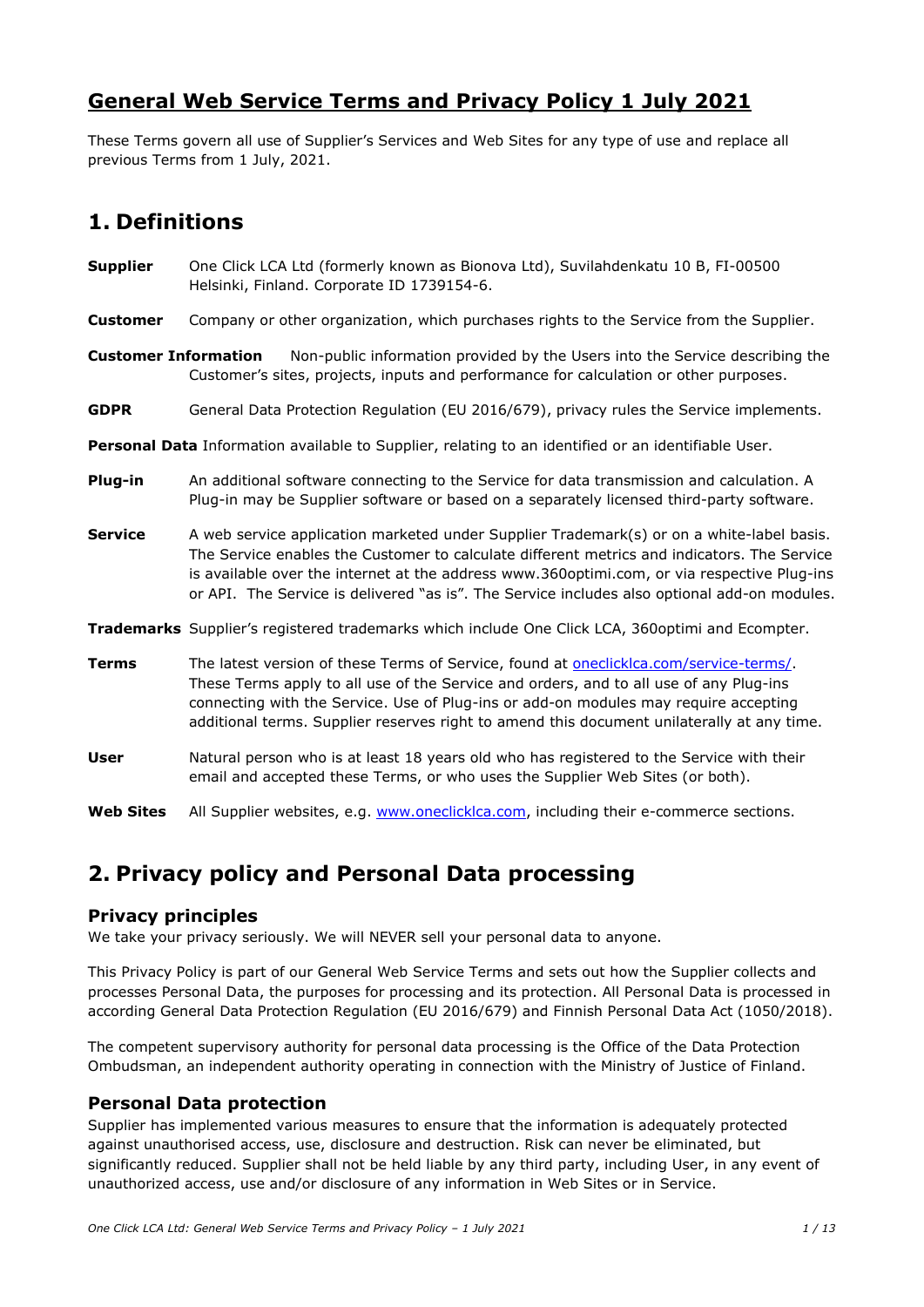### **Personal Data storage**

The User accepts that the Supplier saves the Personal Data of the User to the Supplier's register. The Supplier, the Supplier's subcontractors and resellers may use Personal Data only for the delivery of the Service, support and Service-related communication as set out in these Terms.

Supplier does not collect, store or process sensitive Personal Data. Personal data is stored on secure servers. Generally, Personal Data is stored inside EU and EEA area. However, the User's email address, name and phone number are transferred to the United States under appropriate safeguards for specific data processing. All these transfers are performed under Standard Contractual Clauses arrangements.

#### **Data controller**

Supplier is the Data Controller. Supplier processes the Personal Data, and the data is accessible to the following persons: Supplier personnel involved in the data processing, customer support and administration, and IT specialists performing tasks related to the maintenance of Web Sites or Service. All relevant Supplier personnel is aware of this policy and Supplier requirements for data processing.

#### **Data processing for newsletter delivery**

Supplier processes Personal Data for sending newsletters to inform User of new services, promotions and other information. The legal basis of processing for this purpose is User's consent. The period of processing is until the User unsubscribes from the newsletter. The processed Personal Data for this purpose are User's name and User's email address.

### **Data processing for delivering Web Site functionality**

Supplier processes Personal Data for delivering Web Site functionality, including processing for the events and trainings available on Web Site. The legal basis of processing for this purpose is legitimate interest. The period of processing is one year from User activity. The processed Personal Data for this purpose are User's preferred language, the IP address, User's device type, operating system and browser type.

### **Data processing for delivery of Service and for contracting supply of Service**

Supplier processes Personal Data for delivery of Service and to enter into contracts to deliver Service. The legal basis of processing for these purposes is performance of a contract of which the User is a party. The period of processing is until the contract expires or is cancelled, or until the User deletes their Personal Data from the Service. The delivery of Service requires the delivery of service update notifications. Contract may include also delivery of customer support. The purpose of this processing is to manage and ensure User's rights and obligations relating to contract.

The processed Personal Data for this purpose are User's name, User's email address, User's phone number, User's preferred language, and for User log ins to the software the IP address, User's device type, operating system and browser type, and projects in Service User can access.

#### **Data subprocessors**

Supplier works with following data subprocessors who are contracted for specific tasks. Supplier reserves the right to modify the data subprocessors at any time without an advance notice.

| Subprocessor(s) who process Personal Data                                                   | <b>Newsletter</b><br>delivery | <b>Web Site</b><br>functionality | <b>Delivery of</b><br><b>Service</b> |
|---------------------------------------------------------------------------------------------|-------------------------------|----------------------------------|--------------------------------------|
| ActiveCampaign, 1 N Dearborn St., 5th Floor, Chicago,<br>IL 60602, USA                      |                               |                                  |                                      |
| Eventbrite, Inc., 155 5th Street, Floor 7, San<br>Francisco, California 94103, USA          |                               |                                  |                                      |
| Stripe, 185 Berry Street, Suite 550, San Francisco, CA<br>94107, USA                        |                               |                                  |                                      |
| Zendesk Inc., 1019 Market St, San Francisco, CA<br>94103, USA                               |                               | x                                |                                      |
| Zoom Video Communications, Inc. 55 Almaden<br>Boulevard, 6th Floor, San Jose, CA 95113, USA |                               |                                  |                                      |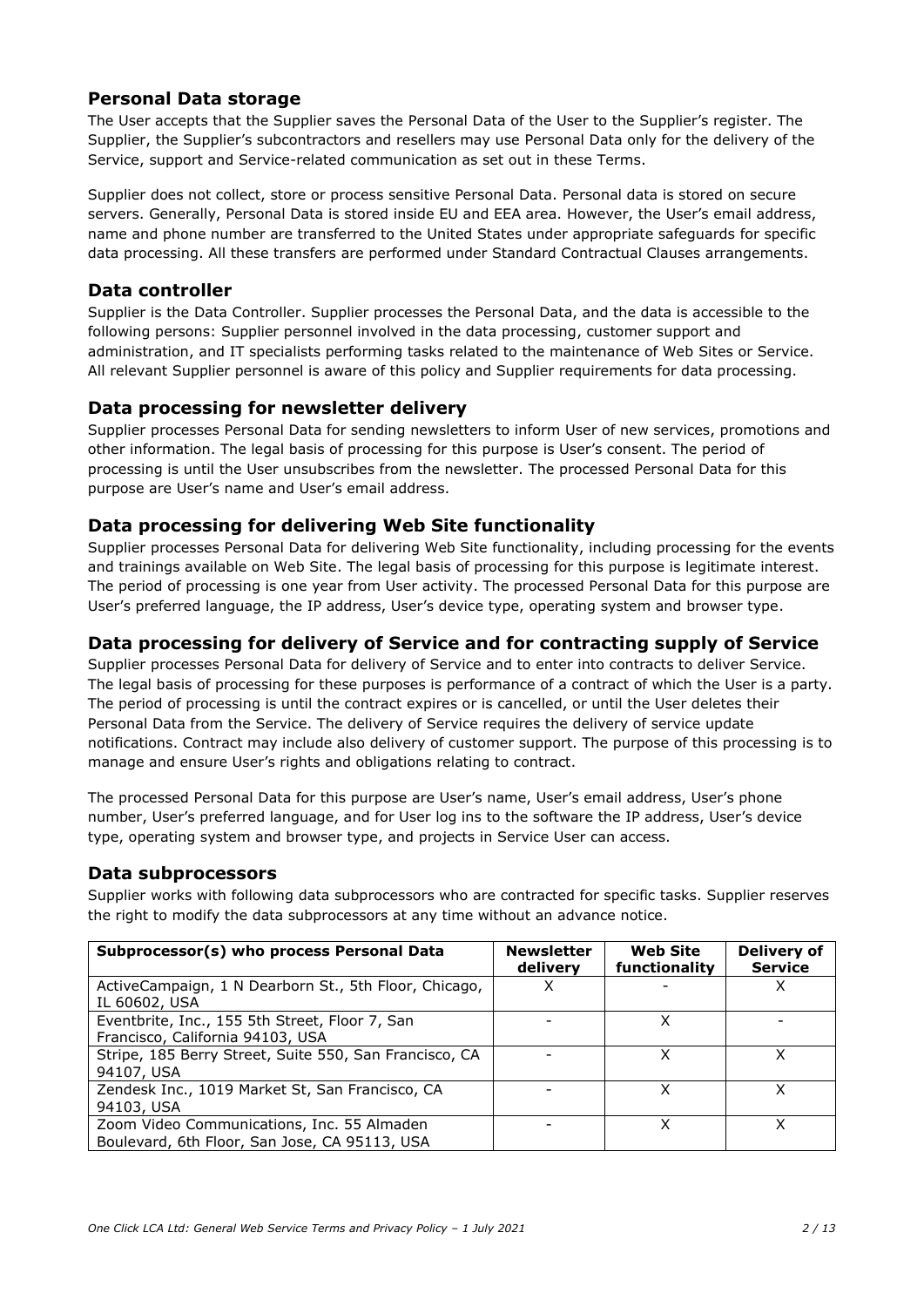### **Personal Data related requests**

Personal Data related requests must be issued in writing to Supplier's Data protection officer. Personal Data related requests must contain response contact information, including email address.

### **Cookies**

Supplier Web Sites use cookies for recordkeeping and to enhance functionality. The Service requires that the User allows the use of cookies to maintain the User's connection to the Service. Cookies are small files stored on devices. They contain non-personal information including login session.

# **3. Service subscription, delivery and compliance with terms**

#### **Subscription to the Service**

The Customer may place orders by e-mail, phone, post or on the website of the Service. The binding purchase agreement between the Supplier and Customer shall become valid at the time of placing an order based on a valid offer from the Supplier or by making a purchase in the Supplier's online store.

#### **Delivery of the Service**

The Service will be delivered to the Customer after the order is received and the first payment of the Service has been made, unless otherwise agreed upon between the parties. The delivery is completed and accepted after the user rights have been activated in the Service. In the event of delivery failure or other Supplier error, the Customer is obliged to immediately report the incident to the Supplier. Thereafter the Supplier will correct errors in delivery.

#### **Breach of the Terms and suspension of the Service**

The Supplier may suspend use of the Service and delete Customer Information from the Service without prior notice to the Customer, in the event that the Customer Information is illegal or otherwise inappropriate by the consideration of the authorities, the Supplier or relevant third party.

The Supplier has the right to block the access of any Customer or User to the Service without prior notice if the Supplier has reasonable grounds to suspect that the Customer or User is in breach of these Terms, is using the Service for purposes outside the Service description, the Customer has not paid Service fees in time, or the use of the Service is otherwise endangering the overall production of the Service.

# **4. The Customer's and User's rights of use and obligations**

#### **The Customer's and User's rights of use and control responsibility**

The Customer may use the Service during the license period in accordance with the license and Terms. The Customer's appointed representative has the main user rights. The Customer may define different general and specific user rights for different user groups.

The Customer has an obligation to monitor and ensure that all of the Customer's Users fully comply with these Terms. For the sake of clarity, it is stated that the Customer has full responsibility of all use of the Service of the Customer's subcontractors, cooperation partners and other third-party associates. The Customer has the responsibility to ensure that the Customer's main user(s) have sufficient authority, capability and knowledge to perform their duties, including securing them the necessary training.

#### **The Customer and the User responsibilities**

The Customer and the User are required to comply with the Terms and instructions of the Supplier. The Customer must pay the fees of the Service to the Supplier. The Customer is responsible for acquiring and paying all Customer and User hardware, software, telecommunications equipment, operator connections and related support services that are required for the use of the Service. The Supplier has no responsibility of the interoperability of the Customer's technical infrastructure with the Service.

The Customer and User are responsible for their use of the Service as well as the content all information they provide to the Service, including any intellectual property rights associated with it.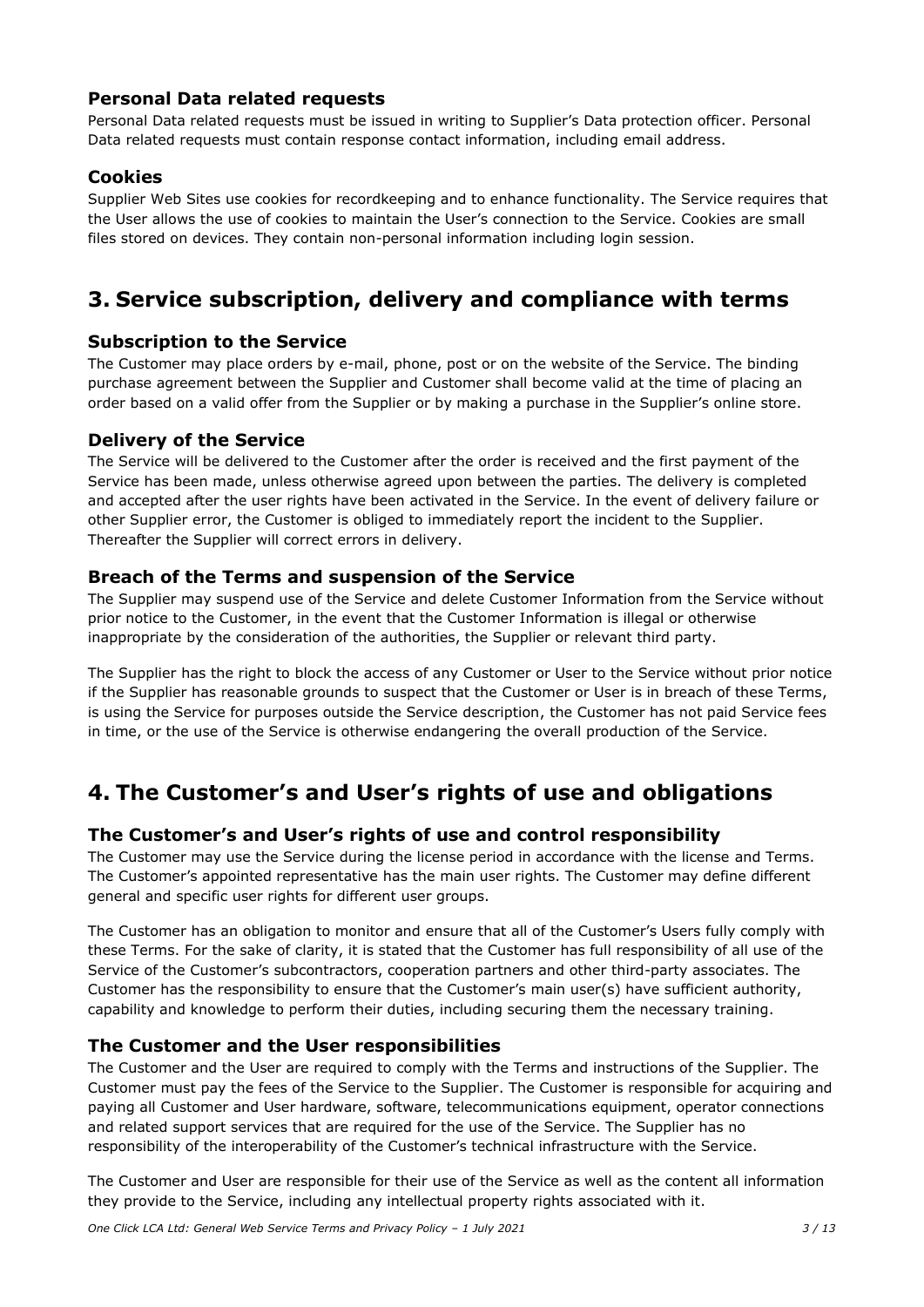The Customer is responsible for ensuring its Users keep their login credentials confidential. The Customer has full responsibility of all use of the Service performed with the credentials of the Customer's Users or Users acting on its behalf. The Customer must supply its current contact information to Supplier.

In case the Service is used in violation of the license terms under the Customer license or User account, the Customer and the User are liable to pay all direct and indirect damages of the Supplier caused by such violation of the Customer or User. The access may be disabled without notice if breach is suspected.

### **Procuring rights to additional third-party licenses**

Some add-on modules of the Service, including Plugins, may require accepting additional terms and paying additional third-party licenses, which Supplier may be able to supply to the Customer on request. It is the sole responsibility of the Customer to procure the right to use the relevant additional licenses.

### **Resale of the Service and offers to third parties**

The Customer or User does not have the right to resell or otherwise offer the Service or part of the Service to third parties either on an "as is" basis or as a part of the Customer's own service or product.

### **Delivery of Environmental Information for integration into the Service**

The Customer may request the Supplier to integrate Environmental Information into the Service. The Supplier is under no obligation to do so and reserves the right to reject such requests for quality assurance or other purposes. The Customer represents and warrants that it is authorized to provide such Environmental Information to the Supplier for the purpose of integration to the Service. The Customer agrees that the provided Environmental Information will be available to all Users of the Service.

# **5. User registration and use of the Service**

#### **The acceptance of the Terms**

The User accepts these Terms by completing the registration of the Service. The User accepts the possible changes of the Terms as the User continues to use the Service. The registration requires that the User provides their name, e-mail address and other requested information. The User guarantees that the provided information is true and correct as well as updated without delay.

#### **The User's rights of use**

The User's rights of use are directly related and linked to the rights of use purchased by the Customer.

#### **User account must not be shared with anyone**

The User account and password are personal and not to be shared with anyone. The User is responsible for all use of the Service with their account. The User must supply valid contact information to Supplier. Supplier has the right to monitor User account usage and to implement additional security measures at its discretion to accounts that it believes to be at risk of being compromised by third party access.

#### **The allowed and non-allowed use of the Service**

Any other use of the Service than clicking regular web browser links and commands, such as technical analysis or exploitation, is strictly forbidden. None of the technical information included in the Service may be copied, reproduced or analyzed. All technical analysis, reverse engineering or hacking of the Service or loading the Service are prohibited. All sharing of User accounts is strictly prohibited.

#### **All database extraction, copying and reproduction is prohibited**

None of the databases or data included in the Service may be copied, reproduced or extracted, even partially. Any copying, extraction, and reproduction of the databases or the data in the Service, even partially, is considered a copyright violation. Customer is responsible for ensuring that any use of the Service with rights provided by the Customer shall not infringe this. In case of infringement, the Customer is liable to pay the Supplier for full value of use of the extracted, copied or reproduced data, on the then current list prices of the Service for comparable application, in addition of any damages and penalties and cost of ensuring that the infringement immediately ceases.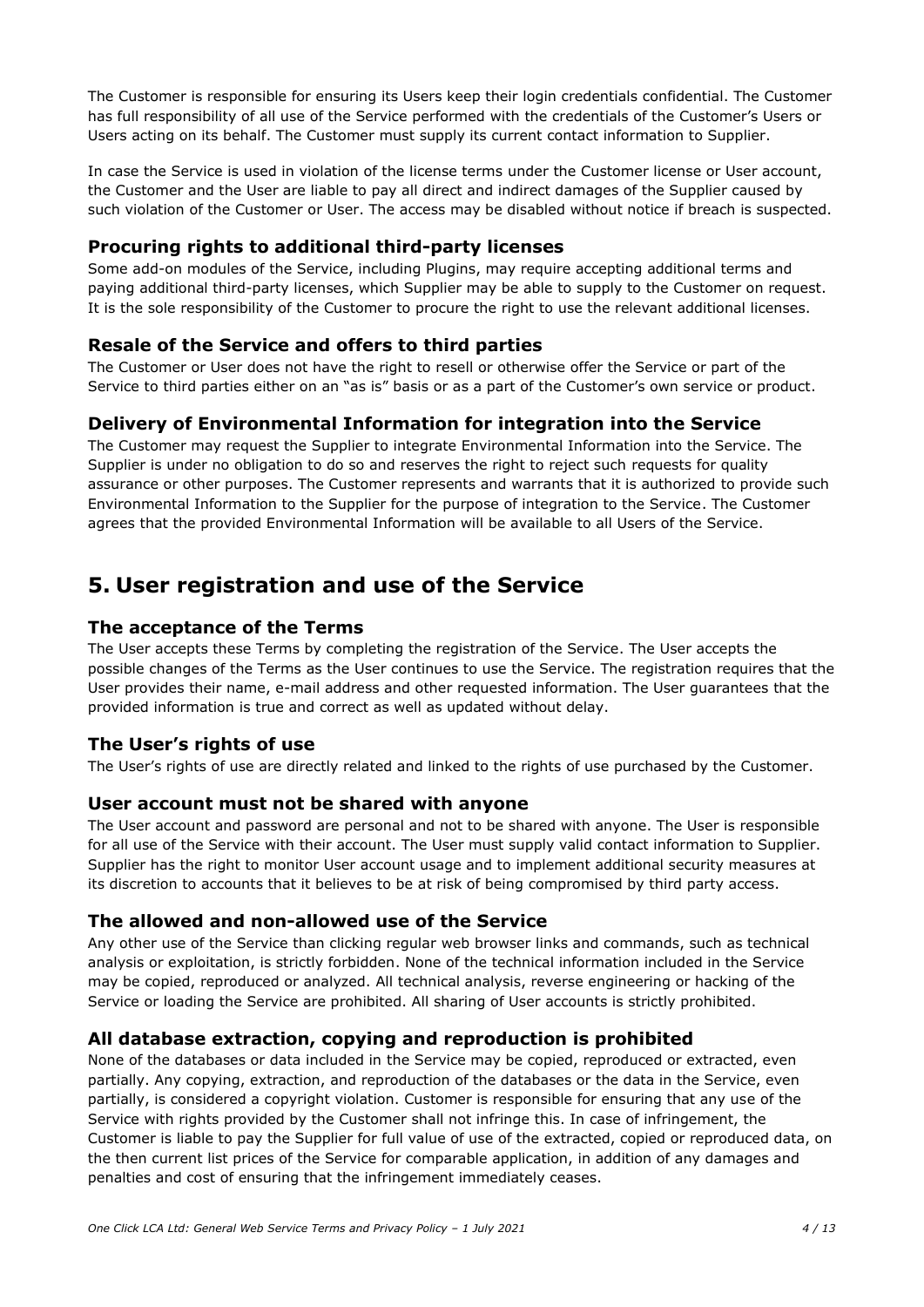### **Research License**

The Supplier may from time to time offer the Service for non-commercial research purposes with nonstandard license fees. This type of license may only be granted for non-profit making research activities which shall be made public to the advancement of science and human knowledge. Research License shall not allow calculations for certifications or regulatory compliance, which are considered commercial use.

#### **Educational License**

The Supplier may from time to time offer the Service for educational purposes for use in coursework in academic or educational institutions. Educational Licenses are provided solely to educational institutes. Additional license terms for Educational Licenses apply, and they are defined in Appendix 1 of the Terms.

### **Student License**

The Supplier may from time to time offer the Service for undergraduate Student Users for purposes of final year thesis projects, not including students pursuing PhD or comparable postgraduate degrees. Such licenses are provided solely when all additional conditions defined in Appendix 2 of the Terms are fulfilled.

# **6. Customer Information access and ownership**

### **Access to the Customer Information**

Access to the Customer Information will be granted to the Users by the authorized main user of the Customer. User rights and authorizations may be read-only rights or modification rights. In the event that the authorized main user of the Customer defines some Customer Information to be publicly available, all users of the Service may view, but not modify such information.

### **The ownership and use of the Customer Information**

The Customer Information is owned by the Customer. The Supplier is granted a free and permanent license right to use the Customer Information for performance of the Service and user support. The Supplier may use subcontractors for the performance of the Service and grant them necessary access to the Customer Information. Supplier may freely and permanently use the Customer Information and generated technical analysis information for benchmark and statistical purposes, development activities of the Service and quality improvement tasks. The Supplier may publish and deliver anonymous statistics to third parties. The Supplier shall ensure that their personnel, subcontractors and resellers of the Supplier are bound by the privacy and confidentiality obligations in relation to the Customer Information.

#### **Access to benchmark data**

The Customer or the User may be offered a possibility to access benchmark data. The condition to access such benchmark data is preparing the Customer's and User's own data in a way and following the method making it compliant with the benchmarking purposes, including for scope and quality. The benchmark shall always be created anonymously, unless Customer or User opts to make their data identifiable.

#### **The Customer Information processing for sponsored services**

The Customer or the User may be offered a possibility to use sponsored services in the Service. Such sponsored services are third party financed services, for example tender processes, which are offered for use to the Customer or User free of charge or with reduced fees. Part or all of the Customer Information provided during the use of sponsored services may be delivered to the sponsoring third party. The Customer or the User accepts such delivery when deciding to use these sponsored services.

#### **The return of the Customer Information**

The Customer can use functionality of the Service to delete its own Customer Information. The Supplier shall return all Customer Information from Service to the Customer against payment of applicable fee.

#### **Use of Customer in marketing**

The Supplier maintains the right to present in its marketing and demo material the name of the Customer, the logo of the Customer and the general purpose of use of the Service.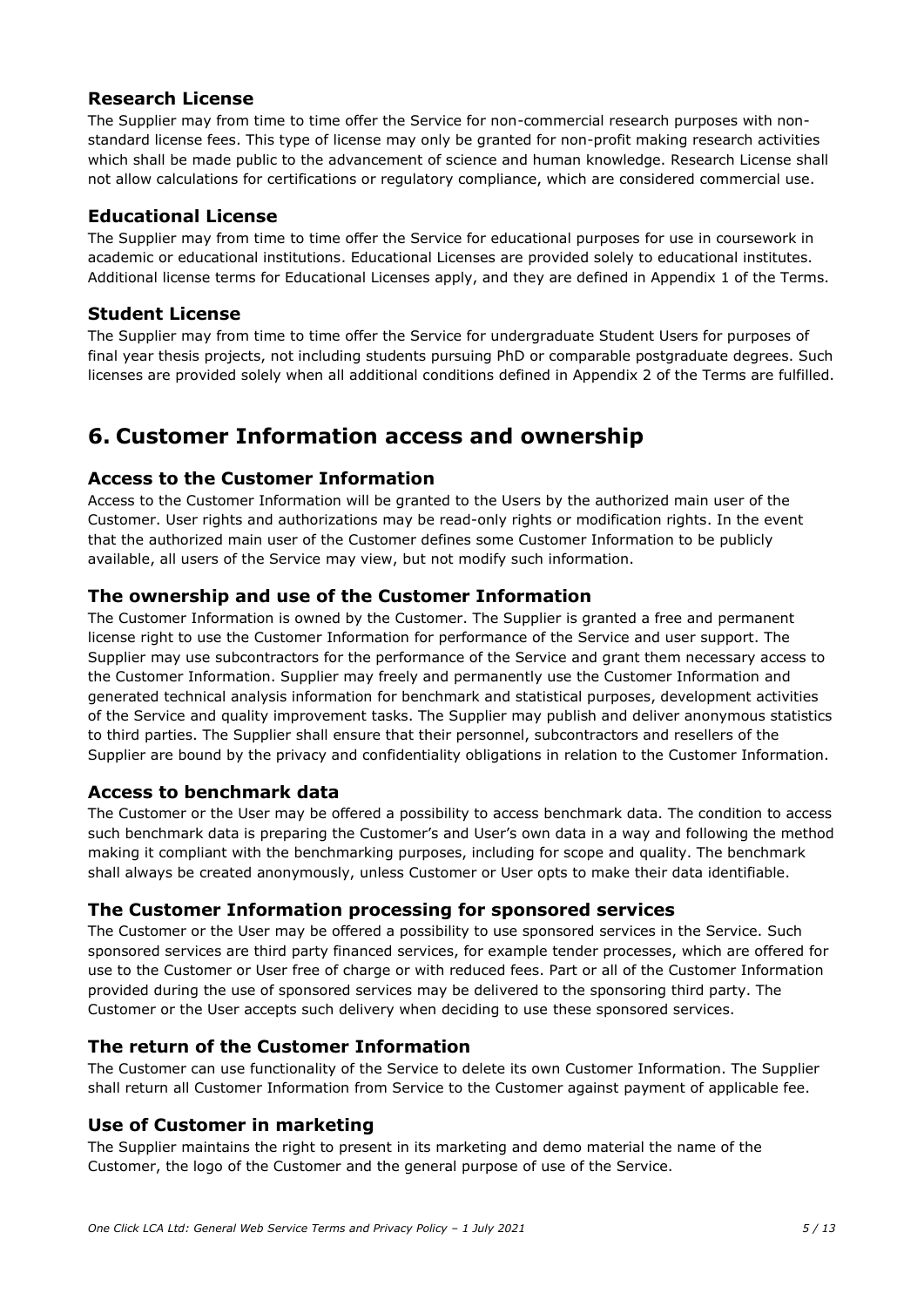### **Mutual obligation to confidentiality**

Both parties agree not to disclose any information received from the other party which is marked as confidential or which is to be understood as confidential, including but not limited to information regarding the business activities, products, production facilities, technologies, know-how, objectives or plans of the parties or their subsidiaries or affiliates and personal data received from each other ("Confidential Information") and agree not to use Confidential Information for purposes other than fulfillment of their contractual relationship. Both parties agree not to disclose Confidential Information of the other party to others than those employees, advisors, subsidiaries, subcontractors, service providers or its other cooperation partners who necessarily need the Confidential Information for the fulfillment of the parties' contractual relationship.

# **7. Supplier's responsibilities, support and maintenance**

#### **The Supplier's responsibility**

The Supplier has the responsibility of development and update of the Service, calculation models used, their functionality as well as compiling and updating required background information. The Supplier may modify the Service without prior notice to the Customer. The supplier may appoint Resellers to perform parts of its duties as defined in the Appendix 3.

#### **User Support**

Supplier shall provide user support to Customers using online support portal, accessible through browser. Access to support via any other support channel is at sole discretion of the Supplier, and its availability and response times may be limited. Supplier discontinues email support on 30<sup>th</sup> September, 2020.

Only the Customer's defined Users may contact the Supplier's user support. The purpose of the Supplier's user support is to solve errors and problematic situations. Any use of the user support by the Customer exceeding the agreed content of such support service shall be charged by the Supplier.

#### **Limitations of User Support for Plug-ins and associated files and data**

The Supplier provides no warranty related to the Plug-ins or their functionality or compatibility with the Service. The Supplier does not provide the Customer with Plug-in related technical support, unless specifically agreed. The Supplier does not provide support for any data used with Plug-ins.

#### **Maintenance and errors**

The maintenance of the Service will be performed during times when the disruption is seemingly minimal. Errors and malfunctions will be repaired during standard office hours. Repair activities will be initiated without delay after the occurrence of the error. In the event the Customer reports to the Supplier error of the Service, which was caused by the Customer's faulty equipment or software, the Customer pays the Supplier costs related to the incident.

#### **Supplier responsibilities for test or demonstration use**

The Supplier has no responsibilities related to the Service and no support or warranties are given, when the Service is used for test or demonstration purposes. Such use of the Service does not give the Customer or the User any rights related to the Service.

#### **Supplier responsibilities for free use**

The Supplier has no responsibilities related to the Service and no support or warranties are given, when the Service is used without payment. Such free use of the Service does not give the Customer or the User any rights related to the Service. For such Service, the Supplier may modify or discontinue or otherwise change the Service or it's availability at any time without an advance notice.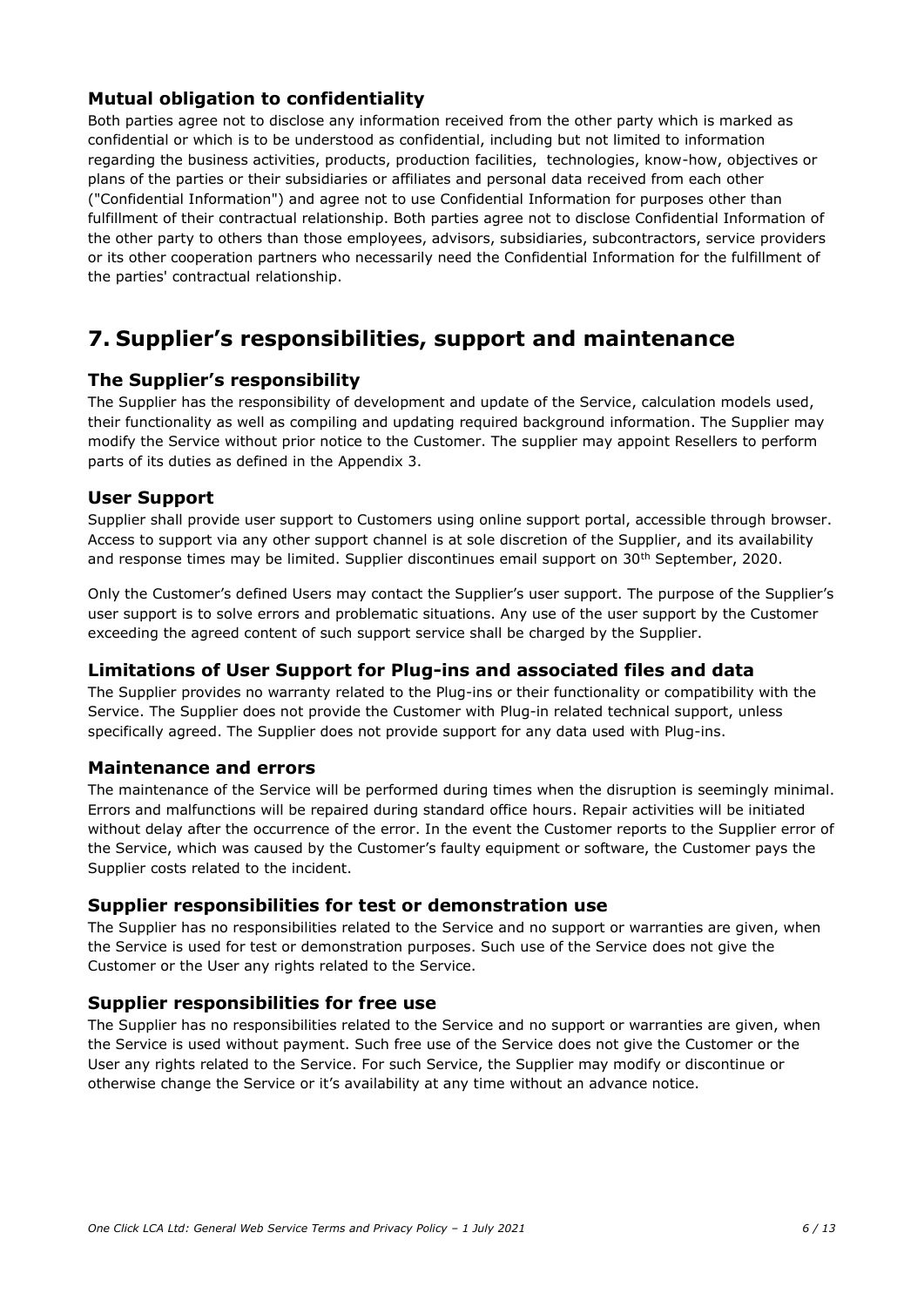# **8. Availability of additional services**

#### **Development services**

The Supplier and the Customer may agree that the Service will be further developed to suit the needs of the Customer. The Supplier is responsible for the development and the Customer pays the agreed costs. All copyrights, intellectual property rights and other rights of such development belong to the Supplier and the Customer will be granted a license as defined in the development agreement.

#### **Training, consulting and additional support services**

The Supplier may offer training, consulting and additional support services to the Customer. The content and prices of such services are presented in the Supplier's price list, online store or via quote.

#### **Third party verification services**

The Supplier may offer the Customer third party verification services for calculation results achieved with the Service. Such services may be performed by independent third parties or the Supplier. In all cases the Customer is solely responsible for the information being in compliance with the sought verification, and the Customer accepts that any third party verifier has the right to withhold a positive outcome of verification if the delivered information does not fulfil the verification criteria. In addition, defects in the verified information may increase the verification fees to reflect the amount of necessary resubmissions.

#### **Publishing services**

The Supplier may offer the Customer publishing services, including for Environmental Product Declarations. Such services may be performed by independent third parties or the Supplier, and priced based on quote or then current list prices. The Customer accepts that the Supplier as well as any third party performing the publishing service is free to choose what data and results they publish. In case of rejection of publishing request, the Customer shall be notified of the decision, and in case the decision is remediable, the required changes shall be communicated.

# **9. License definitions, prices and change of Terms**

#### **Allowed use**

Service is licensed by the Supplier on basis of allowed use, set of functionality, data and support services. License for specific use does not allow for any other use of Service, even if such were technically possible.

#### **Definition for the license metrics**

Named users licenses are for natural persons and user accounts may not be shared. Customer is able to reappoint the named users annually, or in case of their departure. In case of changes to the named users, training the new users is required. All licenses, unless otherwise stated, are for named users.

Concurrent (floating) licenses allow one license to be used by different individuals taking turns. The number of licenses determines maximum number of users who can use the Service at the same time.

Projects are distinct building construction projects, to be understood as individual and physically separate buildings (not as apartments). Multi-use buildings when consisting of a physically same building are considered as one project. Project definition for buildings does not extend to civil engineering works.

Product-level calculations, including for reporting Environmental Product Declarations, are defined either as individual products or groups of products for which environmental calculations are performed. One product-level calculation shall always be a created and published or submitted set of calculation results.

#### **Fair use policy**

Discontinuing any modules or functionality of the Service will also cease access to the modules and functionality, as well as any calculations created using those modules and functionality. Any calculations created using modules providing unlimited calculations shall no longer be accessible after the module(s) providing unlimited calculations is discontinued.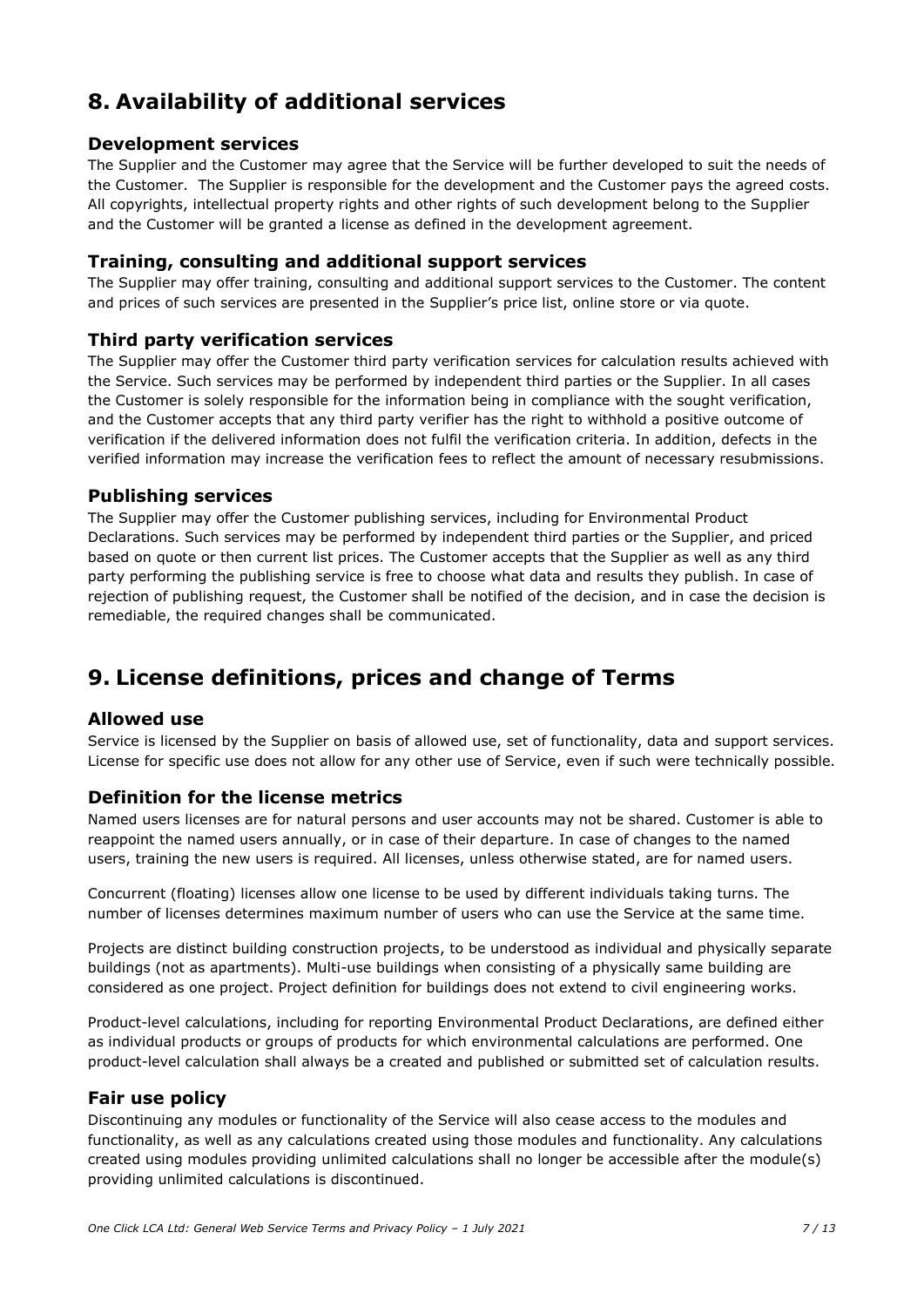For any calculations where the licensing basis of the modules or functionality of the Service is based or depends on the number of calculations or published results, the Supplier has the right to enforce, restrict or otherwise technically control the number of calculations or published results created using the Service.

Supplier is entitled to set up additional security mechanisms to any access rights by the User and the Customer when suspected unauthorized use is detected on the account of the User or the Customer.

### **Prices and invoicing**

The Supplier charges a license fee for the Use of Service in accordance with the price list or a separately agreed price. Licenses are invoiced in advance for a 12 month period. The payment term is 14 days past the date of invoice. The Customer is solely responsible for any transaction costs (e.g. bank charges) or duties. Any services are charged according to the current price list of the Supplier or the price defined in the offer of the Supplier. All prices will be added with the relevant Value Add Tax/Sales Tax, if applicable.

Ongoing subscriptions renew automatically and renewals are invoiced up to three months before their renewal date, unless cancelled in writing by the required cancellation date.

#### **Price changes**

Any change in price shall be notified to the Customer one (1) month prior to such change on the web site of the Service. The changes shall not affect prices already invoiced to the Customer. In the event the extent of the use of Service increases more than ten per cent from level defined at the time of delivery, the Supplier maintains the right to increase the prices of the Customer accordingly.

#### **Change of the Terms**

The Supplier may change these Terms by giving the Customer notification on the web site of the Service one (1) month prior to the effective date of change. In the event the new terms will materially change or deteriorate the situation of the Customer, the Customer may terminate its use of the Service and receive a refund for the paid fees covering the time period after such termination.

#### **Provisions for delayed payments**

Payments are required on the date stipulated in the invoice in full. Late payment interest rate is 15 %, and late payment reminder fee 10 euros per reminder. Any late payment fees may be, at Supplier's discretion, deduced from the Service validity period. In case of late payment, Supplier may suspend the use of the Service, and charge a reopening fee from the Customer for Service reactivation. Service suspension due to unpaid fees does not extend the validity period of a license.

Supplier may transfer any unpaid fees to a collection agency. Customer shall pay all costs and expenses, including reasonable collection costs and/or attorney's fees of 25% of the outstanding balance placed for collection, incurred by Supplier in enforcing its rights under this agreement. Supplier may, at its option, start legal enforcement of its rights under this agreement in district court of Helsinki, Finland.

# **10. Validity and termination**

This Agreement is valid for an unlimited time period and renews automatically. The Customer may terminate its license and obligations arising out of the license in connection with this Agreement by giving the Supplier a written three (3) months' notice; however, this notice shall not be given earlier than the initial twelve (12) months after the Service activation and not before the end of an on-going invoicing period. The Supplier may terminate this Agreement by giving the Customer a written twelve (12) months' notice. If the Customer gives notice later than 3 months before the next invoicing period, the notice takes effect at the end of the next period and the Customer shall pay the fees for the period in full.

In the event the Customer breaches this Agreement and does not correct the breach within thirty (30) days after the written notice of the Supplier, the Supplier maintains the right to terminate this Agreement with immediate effect. In the event the Supplier breaches this Agreement and will not correct the breach within thirty (30) days after the written notice of the Customer, the Customer maintains the right to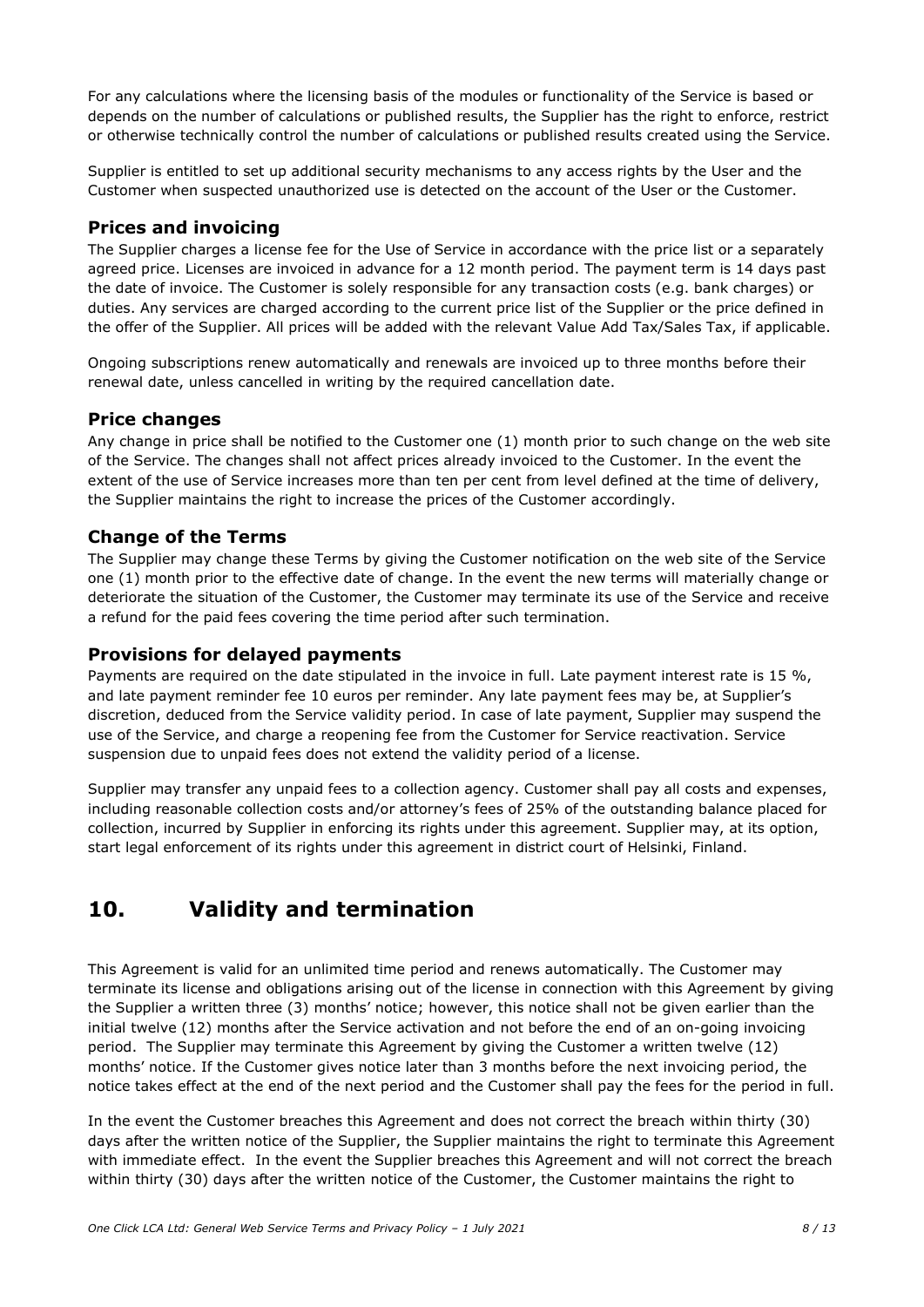terminate this Agreement with immediate effect. The Supplier has the right to assign this Agreement and related Service and Customer Information by giving the Customer a thirty (30) days' prior notice.

# **11. Intellectual property rights, warranty and liability**

#### **The rights to the Service**

All copyrights, other intellectual property rights and other rights to the Service and its functionalities, applications, plans and improvement suggestions belong exclusively to the Supplier, its subcontractors or other third parties. The Customer has a limited license right valid for a designated time period.

In the event the use of the software of the Service will infringe on intellectual property rights of any third party, the Supplier has the right to obtain at its own cost sufficient license rights, replace the infringing third party software or otherwise change the Service or products of the Supplier to avoid infringement.

### **Warranty**

Supplier warrants to the Customer that Supplier is the sole owner and holder of, or has and will maintain sufficient rights and interests in, all Intellectual Property Rights in the Service, and that Supplier has and will maintain the right and authority to grant Customer the rights granted in separate agreement. This warranty does not extend to any use following notification of possible infringement, use of Service with any other software or data not provided by the Supplier, or for use violating the Terms or agreement.

The Supplier has the responsibility that all tasks related to the performance of the Service, such as updates, user support, back-up copies, are performed professionally and in accordance with these Terms. The data of the Service is stored on servers and back-up servers. The servers are in safe data centers. Detailed Service Level Agreements are available subject to a separate agreement.

### **Limitation of liability**

By their nature, forward-looking environmental and cost projections are inexact. Available cost and environmental impact information may not represent the actually realizing figures e.g. due to method of installation or different than foreseen type of use. Supplier does not warrant accuracy of such projections or calculations, even in case where the data has been verified.

The Supplier is not responsible for any loss of profits, special, indirect, consequential or incidental damages, even if it has been advised of the possibility of such damages. Supplier is not responsible for internet connection failures. The Supplier is not responsible for any disadvantages caused by incorrect or erroneous information provided by the Customer, or the Service not fulfilling the Customer's needs.

The Supplier is liable only for the direct damages of the Customer caused by the breach of this Agreement by the Supplier. The Supplier's aggregate liability in all cases is limited to the amount of six (6) months Service license fees or for project licenses, half of the value of the respective project license.

### **12. Force majeure**

The Supplier holds no responsibility for the late delivery or other delivery problems of the Service, in the event they are caused by reasons beyond the Supplier's or Supplier's subcontractor's control, such as war, import or export restrictions, strike, government decisions, general transport failures, severe electricity, technical infrastructure failures or any other similar reasons.

### **13. Applicable law and disputes**

The laws of Finland apply to this Agreement to the exclusion of any other jurisdiction. Any disputes concerning these Terms or the Service shall be settled by the district court (käräjäoikeus) of Helsinki. Customer recognizes that Supplier is delivering Service in Finland under this Agreement and Customer submits to and agrees to be bound exclusively by the jurisdiction of district court of Helsinki.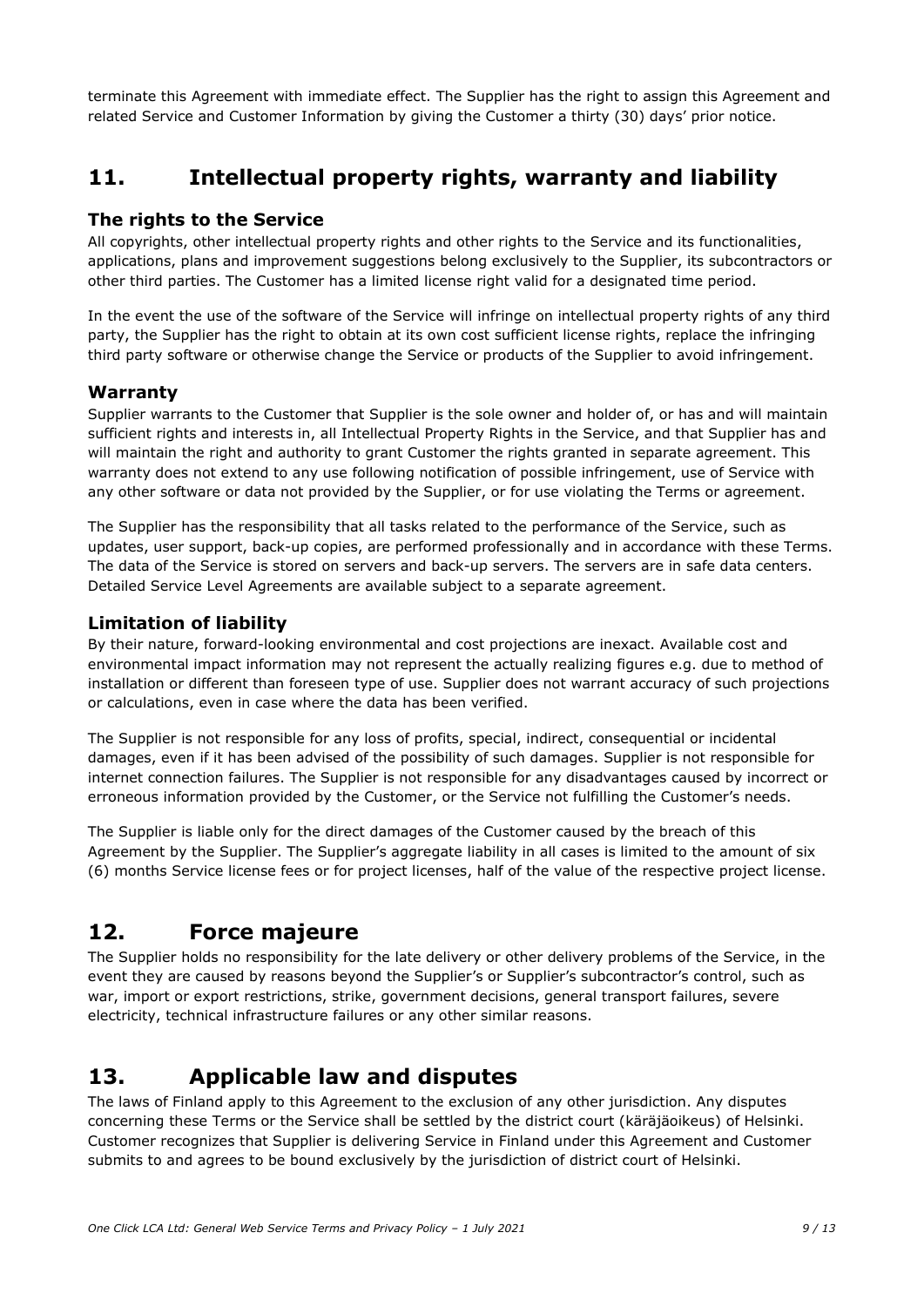### **APPENDIX 1: ADDITIONAL TERMS FOR EDUCATIONAL LICENSES**

The Supplier may offer Educational Customers (a registered university or polytechnic institute accredited for degree education in their respective country) non-standard license rights to the Service for its students for coursework purposes. The Supplier reserves the right not to offer these terms to any Educational Customer. Such Educational Customer shall be the Supplier's Customer as defined above.

Supervision of the license and all communication with Supplier, including customer support, takes place though a designated employee of the Educational Customer.

A degree pursuing student who is User of the Service is referred to as "Student User". The Student Users are full time students who are pursuing a BSc, MSc or a comparable degree in an Educational Customer facility requiring the use of the Service as part of their degree studies or final thesis project. Students pursuing a PhD degree or comparable post-graduate degree are not Student Users. They may apply for a Research License discount instead.

The following additional restrictions apply to all Student Users and all use of the Service with Educational Licenses:

- 1. The Student User registers their User account with the email address of the Educational Customer**.**
- 2. The Student User has no contractual right to use any support services of the Supplier. However, the Student User may use the Supplier's educational materials, and Suppliers support services may be offered at convenience of Supplier. The personnel of the Educational Customer are solely responsible for support and training of the Student User and all issues related to use of the Service by the Student User.
- 3. The Educational Customer and Student User does not have the right to use the Service for commercial or research and development projects, including thesis projects which have an external sponsor, without prior and written consent from the Supplier. Any other use of the Service by an Educational Customer requires the purchase of a standard license for the Service from the Supplier.
- 4. The Supplier gives no warranty for the Service for Student Users and has no responsibility of any use of the Service by the Student User.

### **APPENDIX 2: ADDITIONAL TERMS FOR STUDENT LICENSES**

Supplier may offer specific Student Licenses for independent, degree pursuing undergraduate Student Users who fulfill the above requirements for Student Users. Student Users may apply for a Student License directly for final year thesis project or comparable undertaking subject to meeting following conditions.

- 1. Free seats on open online trainings. Student Users may register to free open enrollment free online trainings, others than customer specific trainings of the Supplier, for free.
- 2. Academic integrity. You are responsible for your conclusions and for presenting correct facts. We want to ensure that only factual evidence is published, and we offer free support and fact-checking services before publication to ensure that all facts published are correct.
- 3. If the use of the student license results into a thesis project, we request a copy of the thesis to be sent to [support@oneclicklca.com.](mailto:support@bionova.fi)
- 4. References to One Click LCA and Supplier. You must refer to One Click LCA as "One Click LCA", and to the Supplier as "One Click LCA Ltd".
- 5. Clarity on the Service levels. One Click LCA has several license levels with different functionality. When you make statements about One Click LCA, you must make clear you are making them based on the student version. For example, "One Click LCA student version provides/does not provide…". There are no student version options for all Services enabled by One Click LCA platform.
- 6. Student licenses are valid for 12 months from activation of the license.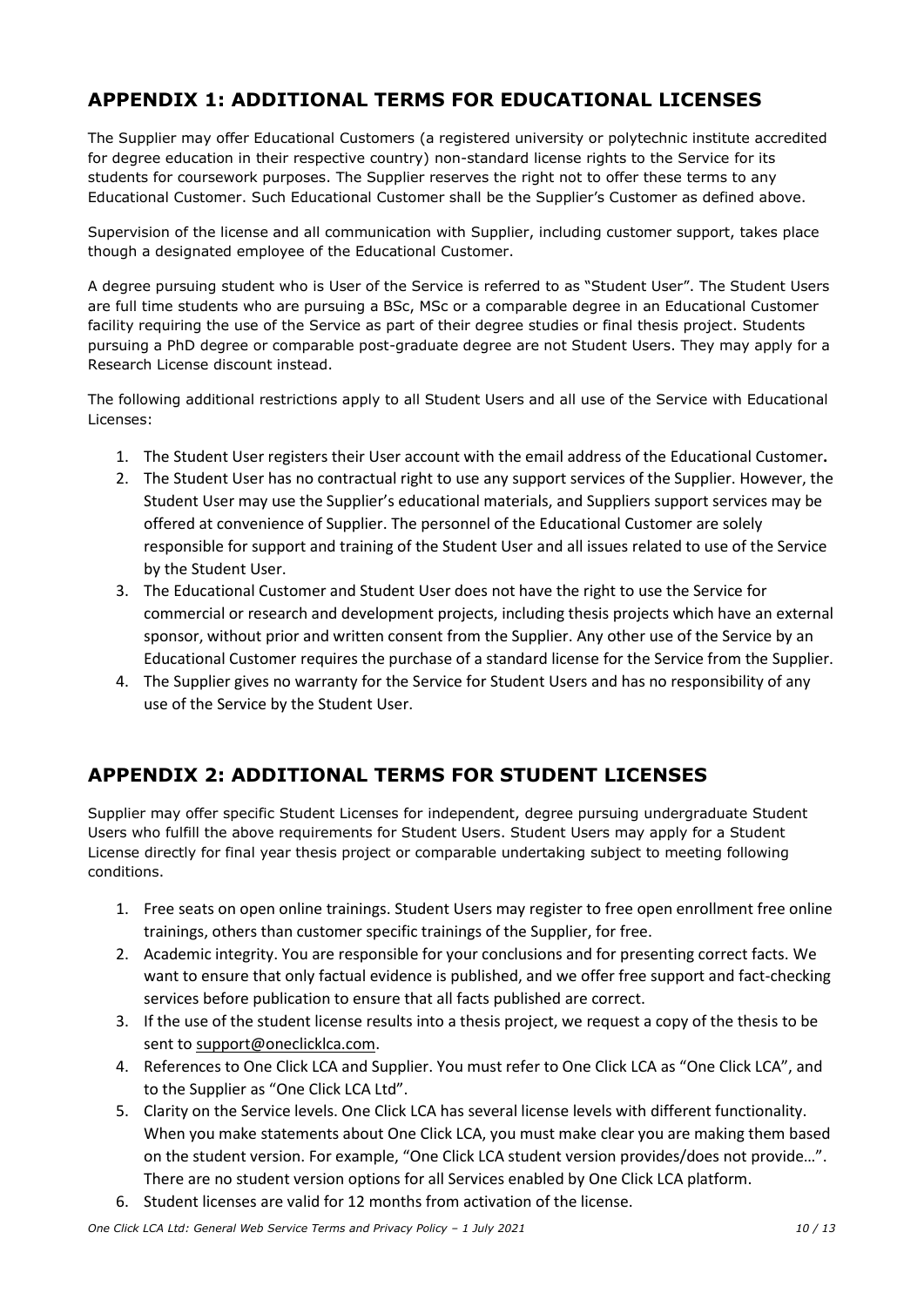### **APPENDIX 3: RESELLERS ADDITIONAL RIGHTS AND OBLIGATIONS**

This appendix only applies to purchases of the Service through an appointed and authorized Reseller.

The Supplier may authorize Resellers to perform part of its tasks, including sales, marketing and Support and training services. Such Reseller is always appointed by the Supplier in writing with specific authority.

The Supplier has also unlimited right to not to activate licenses or to freeze licenses sold via the Reseller, in case the Reseller or the Customer do not fulfill set requirements, including completing orders and paying invoices on time.

The Reseller has the right to market and sell the Service in a specified geographic territory and perform other tasks designated by the Supplier. The Reseller is an independent trader and nothing contained in these terms shall make the Reseller an employee, agent or agency of the Supplier.

The Reseller shall comply with the obligations concerning the Customer and the User as defined in these Terms (articles 3. and 4.). In addition, the Reseller shall comply with articles 7., 11., and other applicable obligations related to the Supplier's responsibilities.

The Reseller may market and sell the Service in a defined geographic territory in accordance with the terms of the Reseller Agreement agreed upon between the Reseller and the Supplier. The Reseller may provide support and additional services to the Customers. The Reseller is an independent trader. The Reseller may use Customer Information only for support purposes and for such services that are agreed to by the Customer, in writing.

The Reseller has an obligation to use only the Supplier's Trademarks, unless otherwise agreed upon, in writing, between the Supplier and the Reseller. The Reseller may not acquire any rights to the Supplier's Trademarks or any other intellectual property rights of the Supplier. The Reseller may not attempt to register any intellectual property such as internet domains using Supplier's Trademarks or similar names.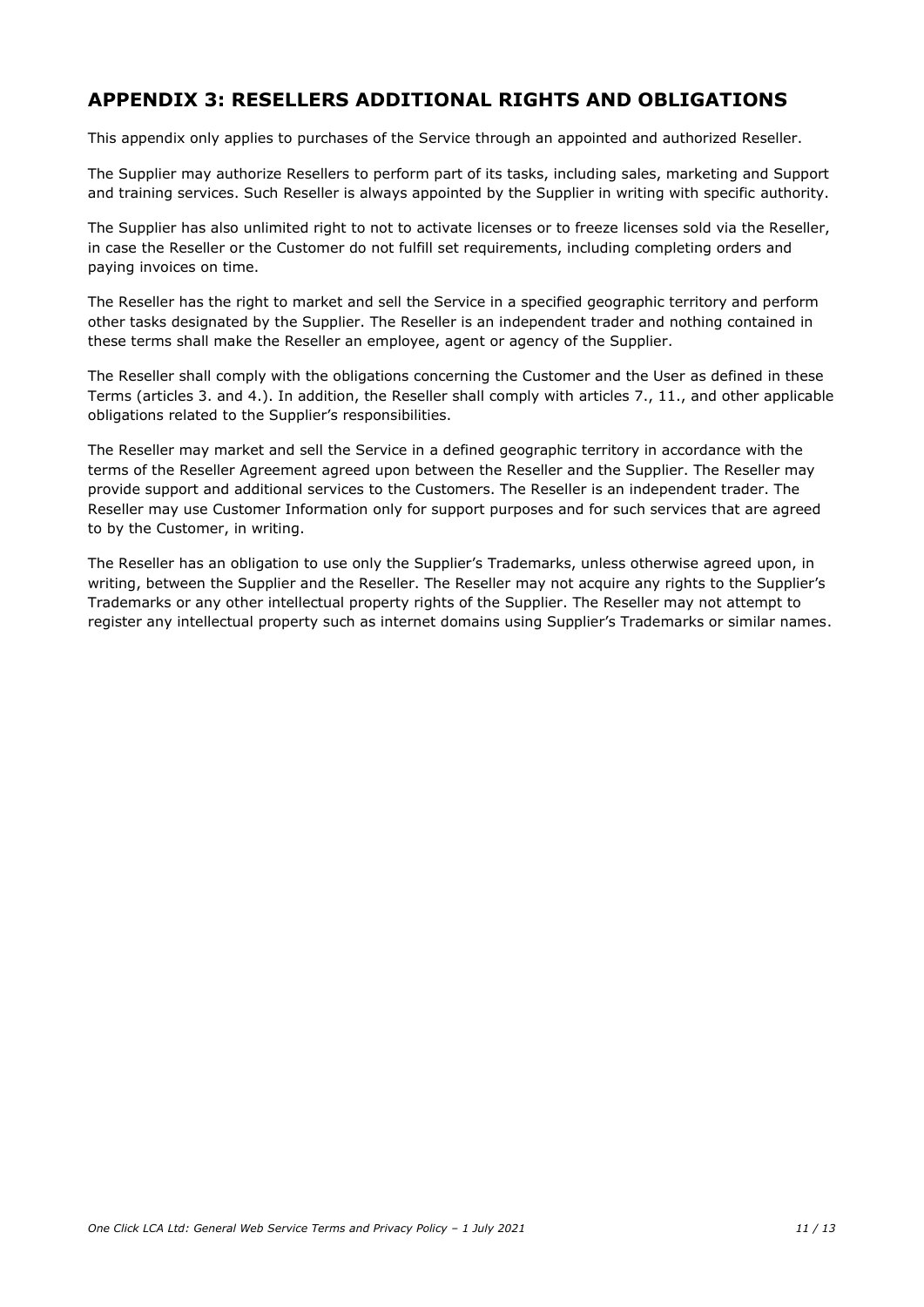# **APPENDIX 4: CUSTOMER USERS' PERSONAL DATA PROCESSING**

*This Appendix outlines how Personal Data of Customer Users is processed by the Supplier as Data Controller. This Appendix does not need to be separately signed, as it forms part of all contracts.*

#### **Preamble**

The Supplier is directly acting as the Data Controller in the sense of the GDPR and assumes those responsibilities towards Users. Users may have access to Service provided by one or several Customers. The Users access rights to the Service may be provided to the User by several different Customers for different purposes. The Customers providing the User the access rights may include the Users employer and other parties, including as sponsored services, where the Service costs are borne by third parties.

Access to all Services contracted by different Customers is connected to the User account comprising of the Users email address. Therefore, Customers may suspend or freeze access rights for the licenses they control for any Users using those licenses, but may not remove User accounts themselves.

As such, Customer and Supplier do not execute Data Processing Agreement between each other as they do not engage with each other in roles of Data Controller and Data Processor, respectively.

**Customer Users** means Users, who are employees or otherwise contracted by the Customer to work for the Customer using the Service. Their account may be identifiable based on their email address format, or they may have joined Customer organization in the Service, or use licenses provided by the Customer.

**Personal Data of Customer Users** means Personal Data available to Supplier relating to Customer Users.

#### **Processing of Personal Data**

The Customer agrees that the Supplier processes Personal Data of Customer Users for delivery of Service. The Supplier shall comply with GDPR and other applicable regulations for processing of Personal Data of Customer Users. The Supplier shall manage Personal Data of Customer Users according to the Privacy policy and Personal Data processing terms set out in the General Web Service Terms. Supplier's Data subprocessors are defined in the General Web Service Terms. Supplier retains the freedom to change the Data subprocessors without advance notice by updating its Terms.

#### **Level of Personal Data processed**

The Supplier processes Business Contact Data of Customer Users.

#### **Data subject rights**

The Users own their Personal Data and these Terms do not limit Users statutory rights in any manner. The Customer may not request for access to the Personal Data of Customer Users, nor limit any data subject from exercising statutory rights to their Personal Data.

#### **Access rights control by the Customer**

The Customer may request to change the main user or users of the Service, who in turn can directly control access rights of other Users of the Service for the licenses procured by the Customer. The Customer may request to freeze User accounts by notifying the Supplier. The Supplier is entitled to inspect such User accounts to ascertain if they belong to the Customer organization prior freezing them, and in case this is not the case, the Supplier shall not freeze the account (for example in case of a third party consultant using their primary business email). In such case, the Customer shall be able to limit the access rights of the said Users to their data and calculations in the Service directly.

#### **Additional Customer Information measures by the Supplier**

To protect Customer Information, the Supplier may also automatically freeze User accounts of Users who no longer can access their email accounts to which their access rights to the Service are connected to.

The Supplier may also instate a mandatory two factor authentication to any User accounts which the Supplier suspects to have been compromised or to be accessed by several different persons. Failure to